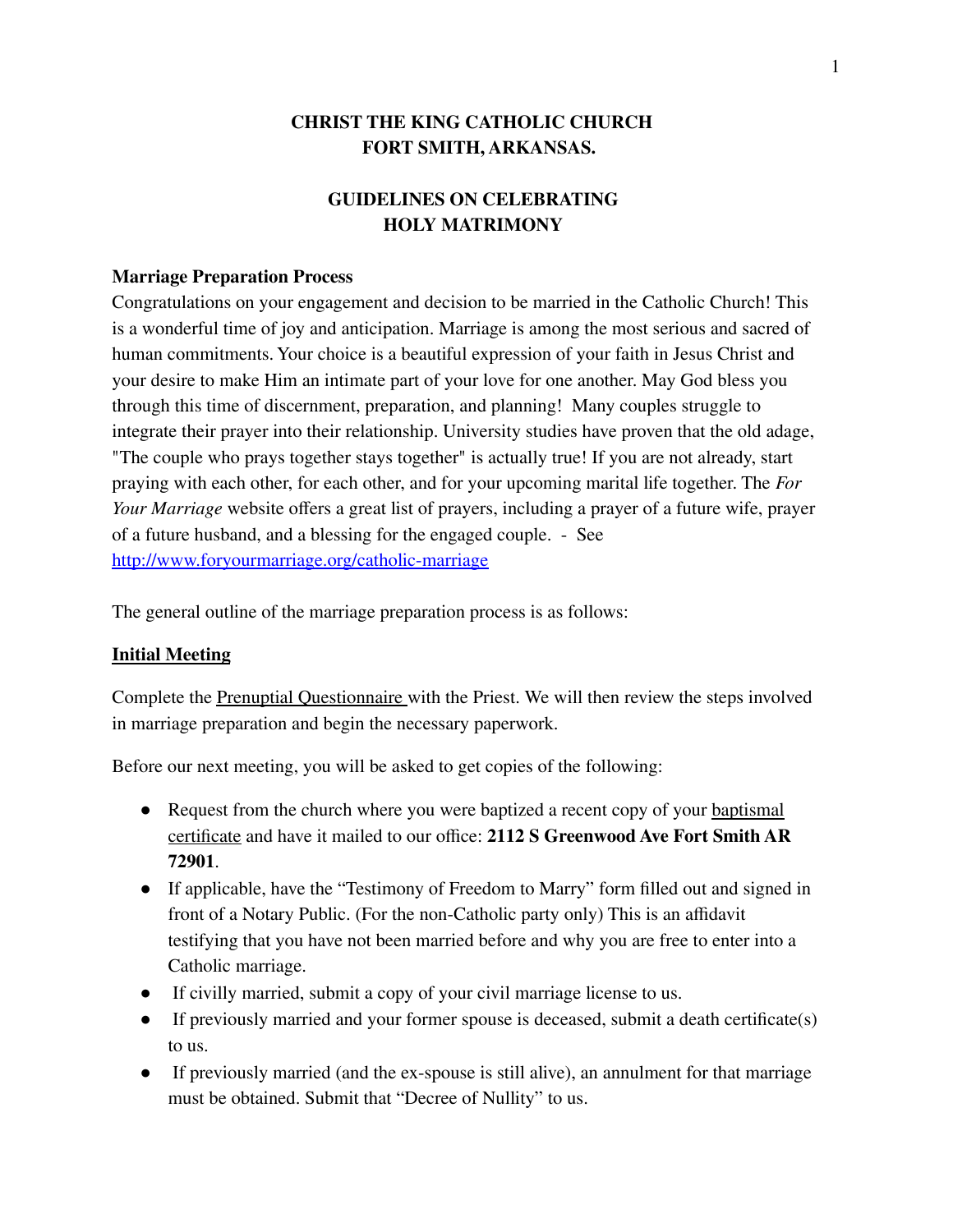The FOCCUS is a values-inventory that engaged couples take which helps couples to have a clearer sense of how well they have communicated their values, past history, and future plans. The inventory is done online and takes about 45-60 minutes. It is then scored by a computer and the results are printed in the office. We will need a good email to send you the inventory.

## **FOCCUS Meeting**

We will schedule a meeting in order to go over your FOCCUS results and, hopefully, provide some helpful insight into various areas of your relationship. You can contact the parish secretary to schedule the meeting, usually within a month, after you have taken the FOCCUS.

### **Pre-Cana Day.**

This is a one-day retreat covering many of the issues and topics that are essential to marriage.

## **Natural Family Planning**

NFP is a beautiful form of natural birth control/family planning that is advocated by the Catholic Church. Engaged couples of childbearing age are required to take this course.

## **Ceremony Planning**

Please contact the parish secretary to schedule meetings with the Priest to discuss and plan the ceremony. Based on the individual needs of each couple, there might be additional meetings that offer further tools for building a solid, lasting marriage.

## **Wedding Ceremony Selection**

At the first meeting you will receive a booklet called "Together for Life," which provides you with a program for the wedding ceremony. Please review together the readings, prayers and blessings provided in the book.

### **Scheduling the Wedding**

Once your initial meeting with the priest is completed you are welcome to schedule your wedding. Weddings are normally scheduled on Saturdays any time before 2:00 p.m. Weddings are not scheduled on Sundays. Please remember that weddings are not scheduled during Lent or Advent, due to the solemnity of these seasons.

## **Rehearsals**

Rehearsals are scheduled the evening prior to the wedding. A rehearsal for the wedding familiarizes all participants with the wedding ceremony and their respective roles. **Make every effort to begin the rehearsal on time.** It is recommended that the couple receive the Sacrament of Reconciliation at the beginning or end of the rehearsal if they haven't recently done so.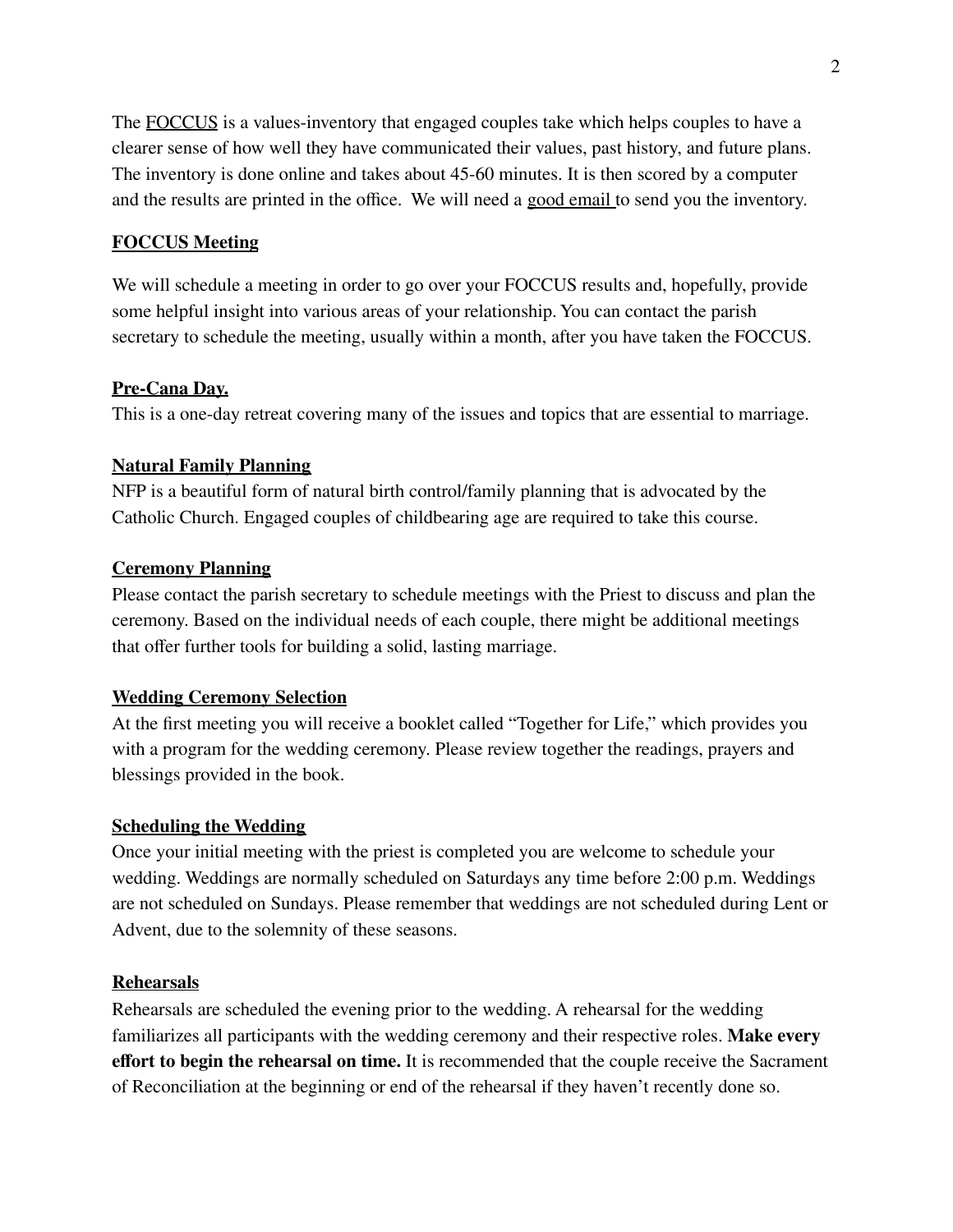#### **Fees**

Parishioners are not required to pay a fee. They are welcome to make a donation.

Non-parishioners are required to submit a \$500.00 Church facility fee in order to reserve the Church for a wedding.

**Clergy Stipend** It is customary to compensate the clergy for his time. \$100.00 is the appropriate stipend. Please submit directly to the Parish Secretary with a notation as to the date & the name of the wedding.

#### **The Ministers**

The **principal ministers** at a wedding are the bride and groom. The priest or deacon serve as official witnesses – the best man and the maid or matron of honor – are also required to be present.

**Lectors** - those who will read the scriptures and intercessory prayers, should be provided by the bride and groom from among their family and friends. Furnishing them with a copy of the readings before the rehearsal allows them to proclaim God's word with confidence and ease.

**Altar Servers** - you are welcome (but not required) to provide altar servers for the wedding. You may wish to include family members or friends who have been trained as servers. Let the Church office know if altar servers are needed and they will be obtained from the parish. It is customary to offer a gratuity to the servers of \$10.00 each.

**Wedding Liaison** - A wedding Liaison will assist with the rehearsal and the wedding ceremony. The Liaison is familiar with all of the guidelines of our church and will be able to answer your questions. Contact who will assign your liaison. The stipend for the liaison is \$150.00; please submit directly to the liaison.

**Music** - Music should reflect and communicate, above all, the mystery of God's love in Jesus, especially as it pertains to the couple joined together in marriage. For help in selecting appropriate music and approval of music selected, contact Judy Weisenfels (who also plays the organ). Fees for music are negotiated directly with Mrs. Weisenfels 479-651-1644 Please note: secular music is not allowed during religious ceremonies. If you are unfamiliar with popular religious music, Mrs. Weisenfels will be able to assist you.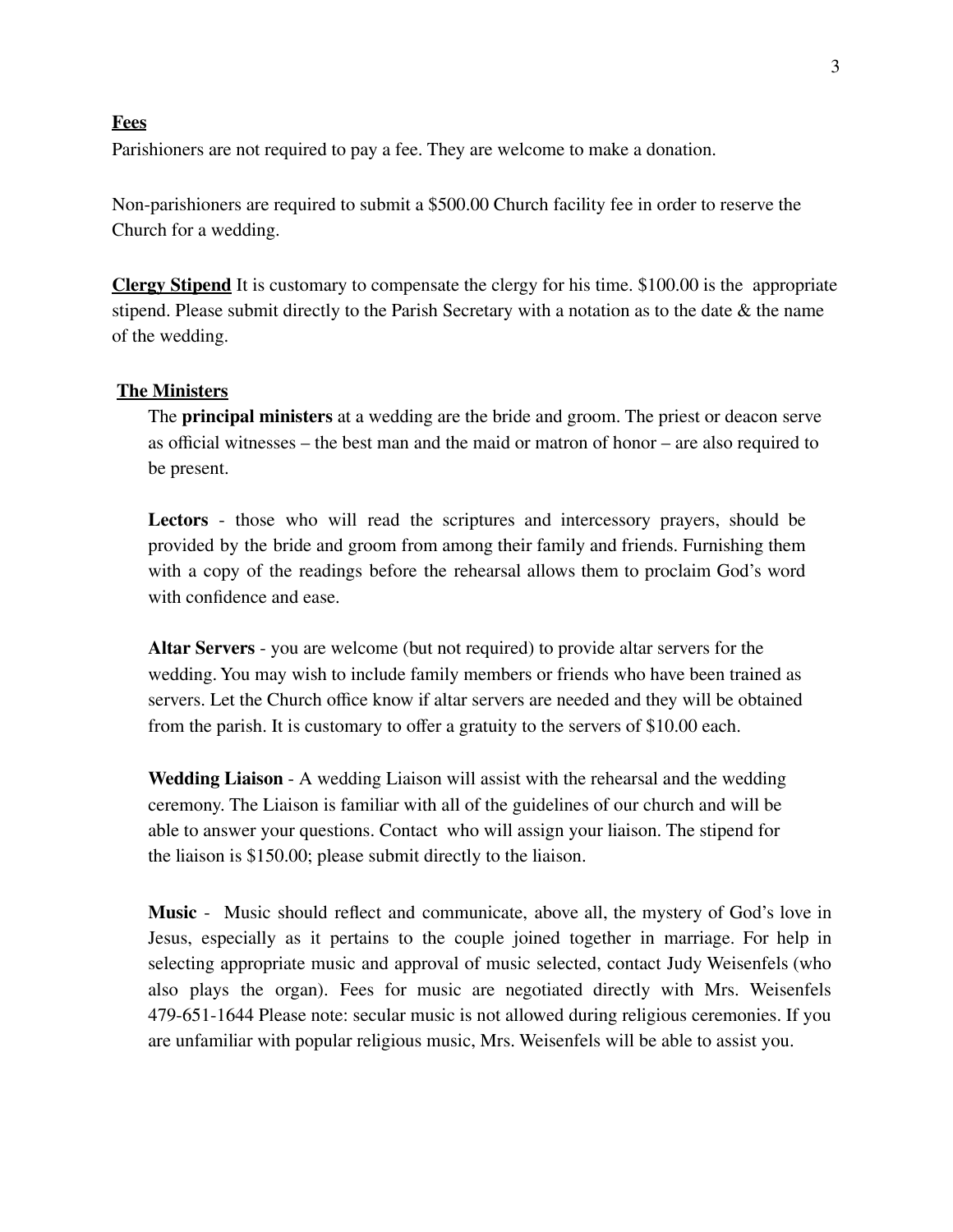**Programs** - Programs are not required, but should you decide to have them, send the proof to Fr. Juan Guido prior to printing for review to ensure order of ceremony. You can find templates for Catholic wedding programs at

<http://catholicweddinghelp.com/wedding-planning/11-wedding-program.htm> Make sure someone is appointed to gather them up from the pews and vestibule immediately following the ceremony.

**Church Etiquette** - Please remember that we consider the church and the building of our parish part of "God's House, and ask that you treat the premises with respect and dignity.

- a) The wedding party should be ready and in the Church at least thirty (30) minutes prior to the time of the ceremony. This will allow sufficient time for everyone to be in place and able to enter into the joy of the occasion, instead of attending to last-minute details.
- b) Kindly avoid loud talking in the Church.
- c) Please respect our policy of NO food or drinks allowed in the church. For your convenience there is a water fountain located at the back of the church next to the women's restroom.
- d) Nothing is to be moved from the sanctuary.
- e) In the Church the bride and her attendants may use the "bride's room" to change clothes and prepare for the wedding. Please make sure someone is responsible for cleaning the room immediately following the ceremony. It is highly suggested that personal items not be left in the bride's room unattended. The church has no way of assuring their security and is not held responsible.
- f) Unfortunately there are no facilities for the groom and his attendants to dress. They should plan on arriving at the church in their wedding attire.
- g) Throwing of bird seed, real flower petals (the petals stain carpet) rice or other items to greet or bid farewell to the bride and groom – in or outside of the church - is NOT allowed. Silk flower petals are allowed but must be picked up at the end of the ceremony. Blowing bubbles is allowed outside the Church only.
- h) All clothes, trash, etc. are to be cleaned up and removed from the building immediately following completion of the service.
- i) The church should be left in a condition suitable for Mass. Therefore, immediately after the wedding, someone from the bride's or groom's family or ushers must see to it that anything brought into the church for the marriage is removed and all areas used are cleaned up so that the church is left ready for Mass.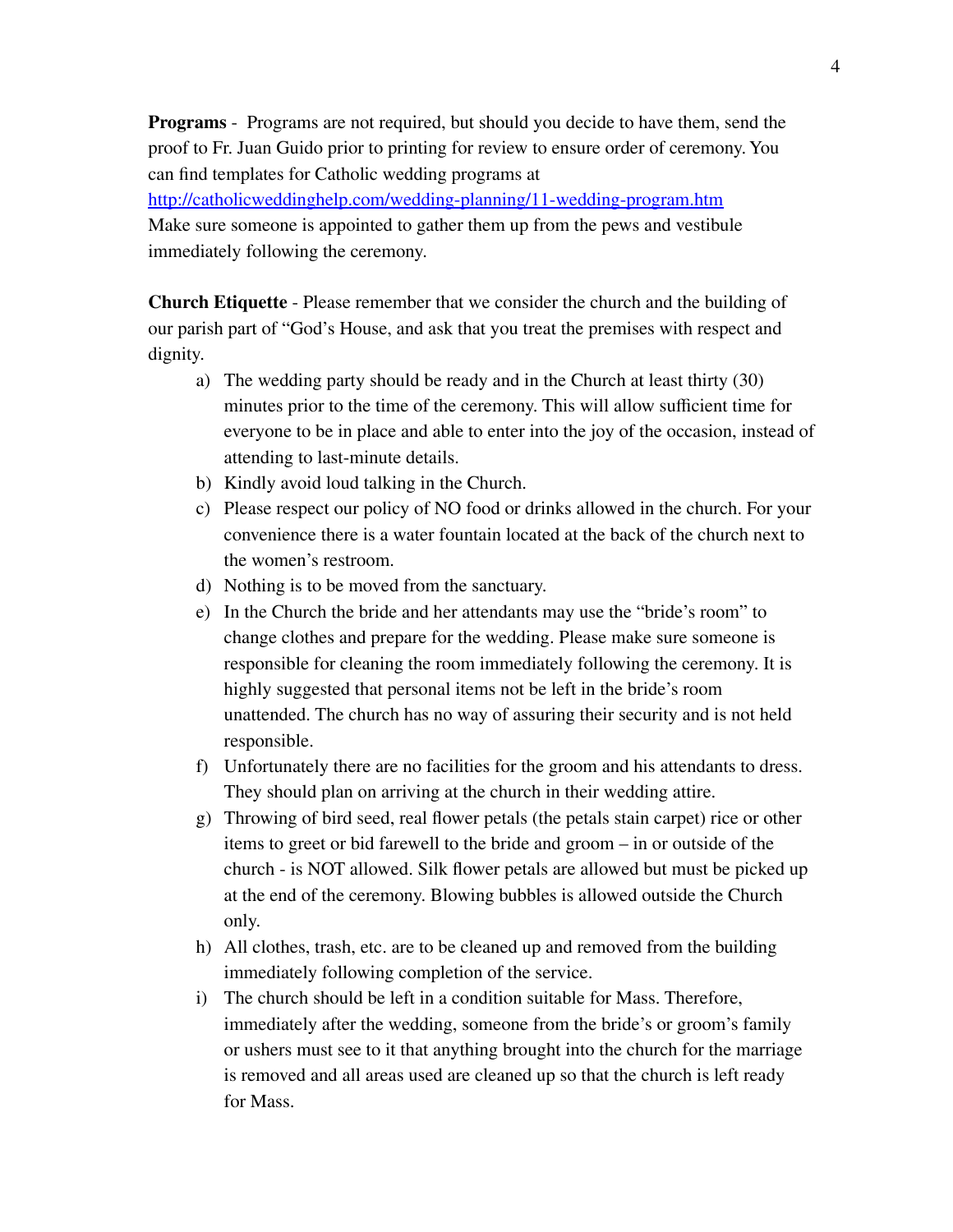## **Flowers and Decorations** -

- a) The Church has candles fashioned for our sanctuary, which you are permitted to use; they may not be decorated but we are happy to light them during the marriage ceremony
- b) Aisle runners and arches anywhere in the church are NOT ALLOWED
- c) Should you wish to decorate the pews of the Church there are a total of 28 pews in the center aisle. Most Brides choose to decorate every other pew in the Church. Aisle markers may be attached with pew clips or rubber bands. NO TAPE, NO GLASS OR PEW CANDLES
- d) The Chapel has a total of 26 pews down the center aisle, however due to the size of the isles there is limited room to decorate the pews. Aisle markers may be attached with pew clips or rubber bands. NO TAPE, NO GLASS OR PEW **CANDLES**
- e) Silk flower petals WITHOUT GLITTER may be used by the flower girl and must be picked up after the ceremony.
- f) The Church seats 500 people
- g) The Chapel seats 148 people
- h) All décor and floral arrangements must be approved by the priest or church wedding Liaison.

Some couples have found that the elegant simplicity of the worship space conveys a reverence and beauty that requires little or no decoration. You may want to consider this beautiful simplicity for your wedding.

# **Photography/Videotaping** -

- a) Please plan to take as many pictures as possible before or within 30 minutes after the ceremony.
- b) Since the wedding liturgy is a sacred communal prayer, persons taking pictures should always be inconspicuous and discreet. Photographers will not be free to roam about the sanctuary areas during the celebration of the liturgy. Photographs may be taken from the rear of the church and from designated places near the sanctuary. Photographers and videographers should consult with the priest or Wedding Liaison before the ceremony.
- c) Photographers and videographers should do nothing to distract or obstruct the view of those attending the wedding. Therefore; no flashes, portable lamps or reflective umbrellas will be allowed during the Mass.
- d) The bridal party is not to be instructed to stop at any time during the procession for the benefit of the photographer.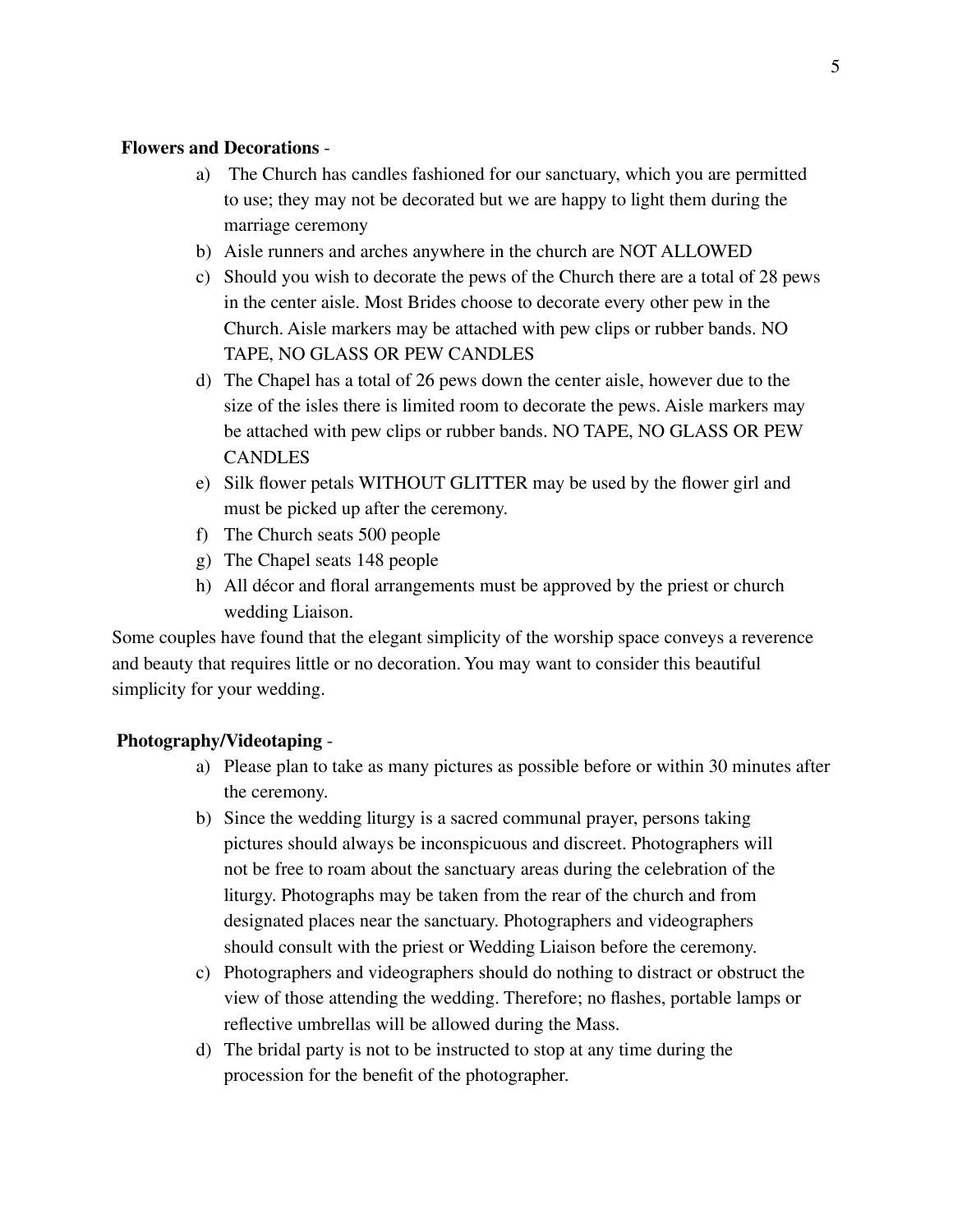e) If you would like to have photos taken with the Priest or Deacon inform the Priest ahead of time. These should be the first photos taken immediately after the ceremony, before any family photos, to accommodate the priest's schedule.

#### **Additional Symbolic Rituals**

**Unity Candle -** lighting a "unity candle" is not part of the Rite of Marriage. A suggestion would be to have it done at the reception since the Rite of Marriage already has abundant symbols of unity.

**Placing flowers before a statue of Mary -** It is not a part of the Rite of Marriage.

#### **Legal Documents -**

Anyone who marries in the State of Arkansas must obtain a marriage license from any CourtHouse within the State. Typically obtained one month prior to the wedding. Bring your marriage license to the rehearsal and give it to the liaison so it can be filled out and then signed after the ceremony. It will then be returned to the person you designate to receive it. Please be aware that if the clergy officiating at your wedding does not reside in Arkansas, he is required to obtain Minister's Credentials at any CourtHouse within the State. Also any Catholic clergy coming from outside the Diocese of Little Rock must first be approved to celebrate a wedding by the Bishop of Little Rock. The Parish secretary can assist you with that.